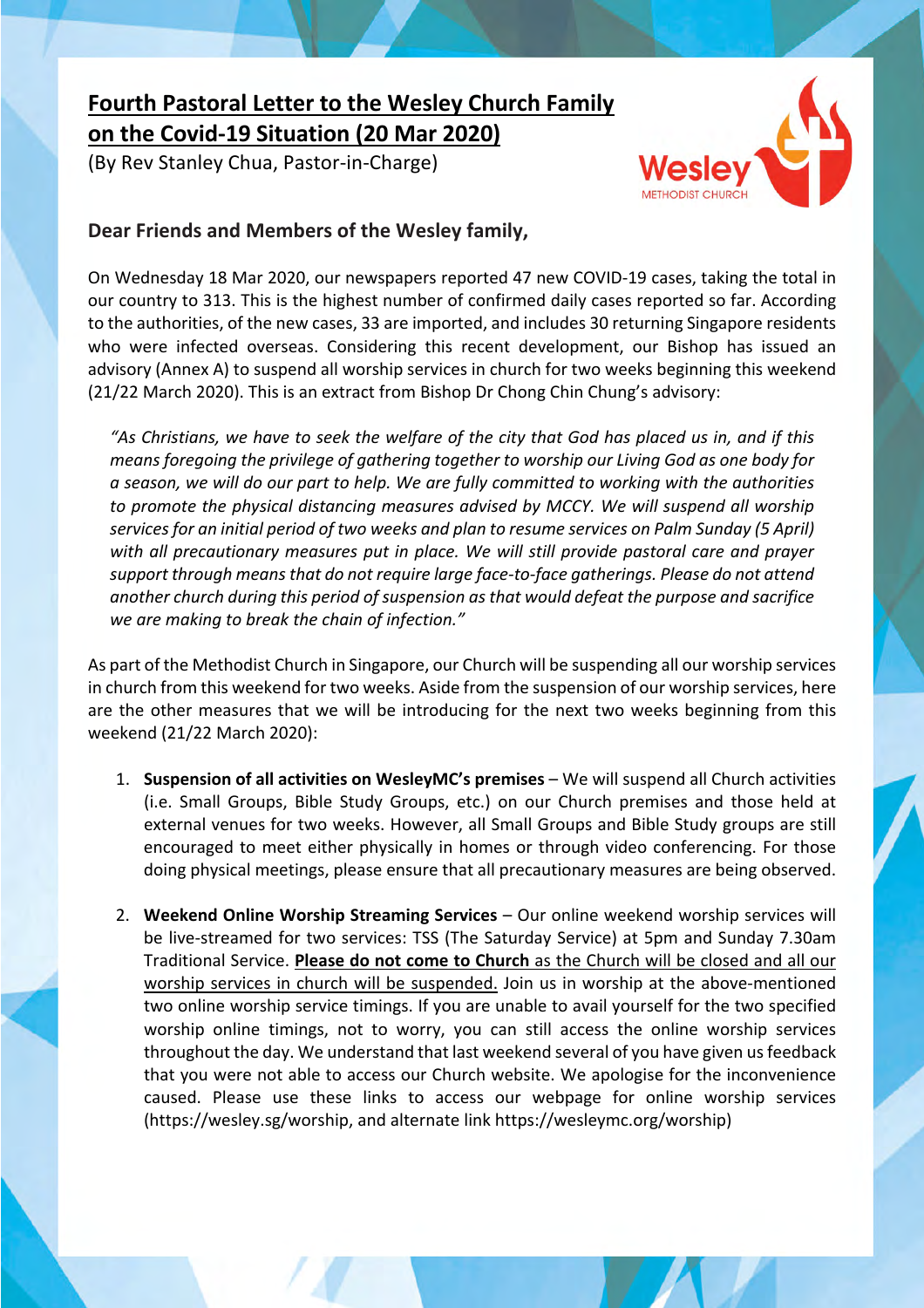Apart from the above two measures that will take effect this weekend, here are the rest of the other updates:

- 3. **Continued Suspension of Children's Ministry (CM) and BeTween Ministry** In view of the recent MOH advisory, our Church leadership has decided to rescind our previous decision to resume our CM and BeTween on 29 March 2020. We do apologise for any inconvenience caused. This decision was made in light of the MOH advisory to reduce our worship assembly to below 250 participants. Thus, to avoid unnecessary flip-flops in our decisions which may confuse and frustrate our congregation further, we will continue to suspend our CM and BeTween sessions until further notice. Do check the CM (https://wesley.sg/cm-updates) and BeTween (https://wesley.sg/between-updates) webpages for the latest updates and resources for your children.
- 4. **Wesley 'Latest Updates'** To keep all Wesleyans and friends updated on our Church weekend services (e.g. change of service timings, new MOH advisory measures, etc.), we have started a regular communication channel, "**LATEST UPDATES**" on our website (https://wesley.sg) and through our Telegram channel (https://wesley.sg/telegram). This will be updated every Friday at 12 noon.
- 5. **Resumption of Worship Services in church** Unless there are new advisories for further suspension of our worship services in church, we will resume our normal worship services on Palm Sunday (5 April 2020). Please look out for details of this announcement on our new **"LATEST UPDATES"** channel.

Finally, this has been another roller-coaster week for all of us. Amid the evolving Covid-19 situation, hardly a week goes by where there is no new advisory that surfaces. It appears to me that it is becoming increasingly very challenging, not only for our nation and the world at large to do business as usual, but the Church is affected as well. I am finding it increasingly challenging to conduct worship services with so many restrictions. I am not complaining as these precautionary measures are needed, and I am supportive of it. All of us should play our part to stop this Covid-19 virus from spreading. But like all of you, your pastor here is still human. I do get stressed and I do get worried, particularly, for those decisions that I have made, wondering if there will be any repercussions in the future. But amid all the cacophony of noises from views on advisories and worries about decisions made and the future, the Lord spoke to my heart this morning in our Bible Reading Drive on Proverbs 3. Proverbs 3: 5-6 (NIV) "Trust in the LORD with all your heart and lean not on your own understanding; in all your ways submit to him, and he will make your paths straight."

These two verses in Proverbs 3 remind me of what I am going to preach this weekend and one of the things that the Lord has impressed upon my heart is this:

*We will never have to live on yesterday's mercies. They are new every morning.*

*God's mercies are never early, and they are never late. They are new every morning.*

*Today's mercies are for today's burdens. Tomorrow's mercies will be for tomorrow's problems.*

*What we need is to trust Him one day at a time and He will make our paths straight.*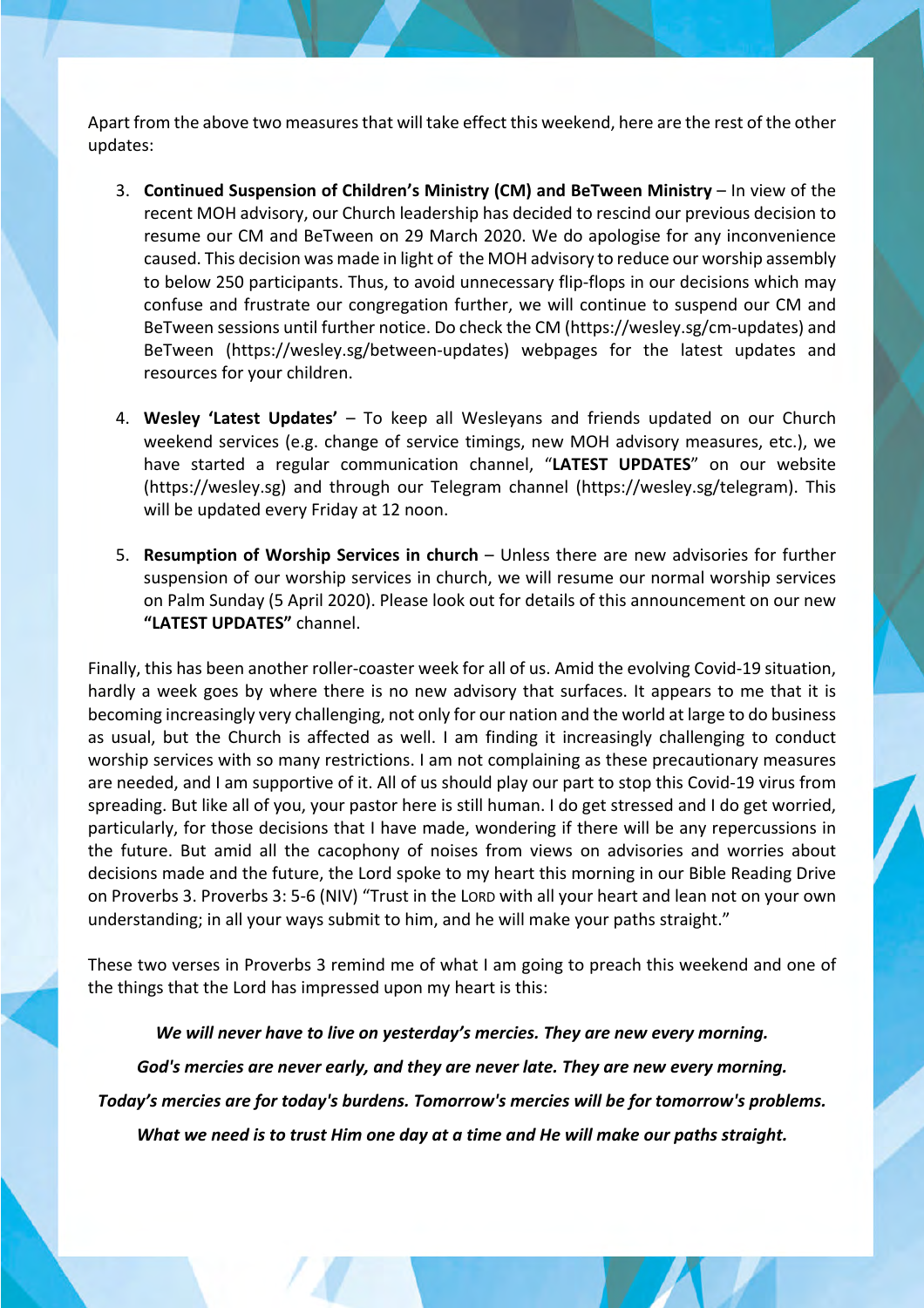With this, I end by thanking all of you for your continued patience, support and love to all of us. A gentle reminder to continue to worship online with us this weekend at our usual time of worship services. Even though we are not able to meet physically to worship together, nevertheless, there is nothing to stop us from worshipping together from different parts of Singapore and the world online. Let us continue to be strong for one another and let us continue to pray that indeed God will bring us through this rough storm.

To God be the glory!

Yours-in-Christ,

Pastor Stanley Chua

Read WesleyMC's Church Advisory on Covid-19 here https://wesley.sg/covid19-church-advisory

**Contact / For Enquiries** Please contact our Director of Administration, Felix Yeo, at: Phone (office hours): 6336 1433, Email: mailbag@wesleymc.org Address: 5 Fort Canning Road, Singapore 179493